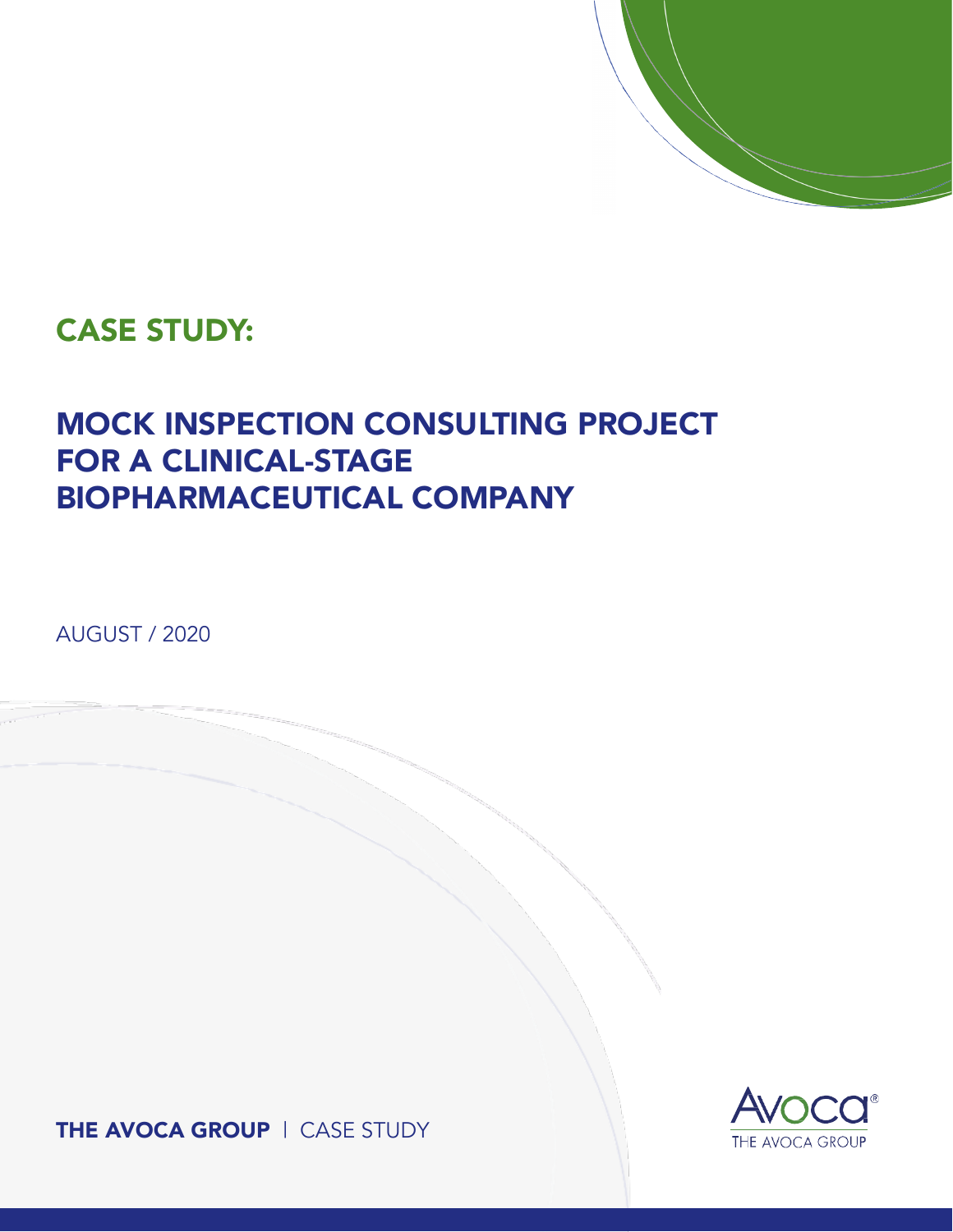### Background

As the GCP landscape continually evolves, sponsors are encouraged to pursue innovative approaches. Mock Inspections are a critical tool to ensure inspection readiness and a quality control step to confirm that the innovative approaches are being implemented in a regulatorily compliant way. Inspection Readiness needs to keep pace with this philosophy and to be proactive, risk-based, and agile.

A mid-sized clinical-stage biopharmaceutical company intended to submit a Biologics License Application (BLA) mid-year in 2019. The company requested that The Avoca Group conduct a 4-day on-site Mock Inspection with a regulatory agency focus on the FDA.

Because the company was a Member of the [Avoca Quality Consortium®](https://www.theavocagroup.com/quality-consortium/) (AQC), Avoca's project team leveraged AQC leading practices, where applicable.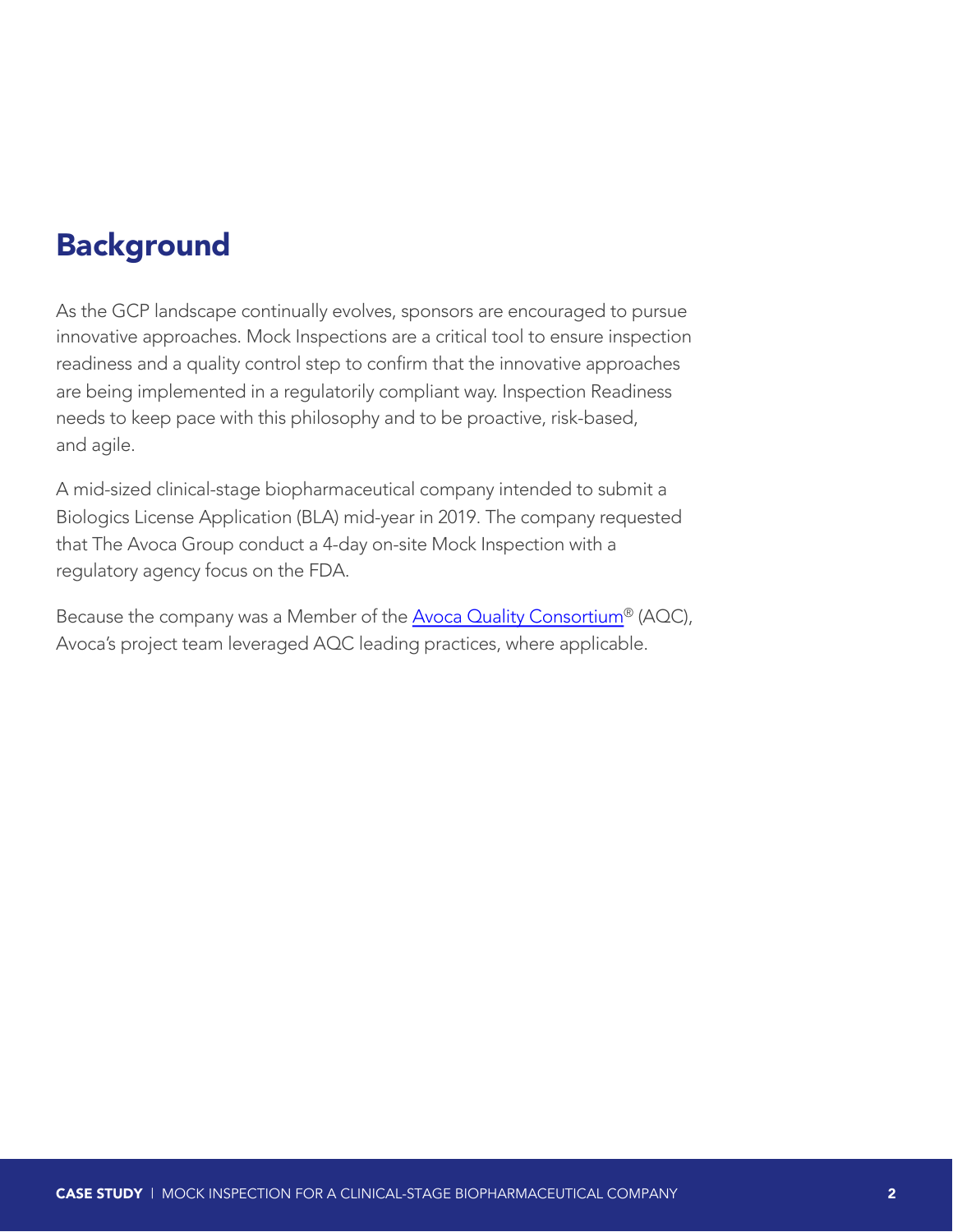## Solution

Based on discussions with the client, the scope of work outlined below was executed by Avoca.

#### Mock Inspection

- One mock inspector was present on-site.
- The mock inspection consisted of 4 days on-site to inspect the appropriate materials.
- The inspection included all the functional groups to mimic a true inspection. Avoca recommends that a point-person be provided for each function and the remainder of the staff is "on-call" for the mock inspection as a top priority.
- The final deliverable was a mock inspection report.
- Assumed FDA-focused prep.

#### Post-Inspection Remediation and Strategy Planning

- Avoca led a 4-hour on-site, post-inspection read-out and strategy session to prioritize findings and remediation efforts.
- Two Avoca Subject Matter Experts (SMEs) were present for the session. The expertise of the SMEs chosen for this remediation and strategy session aligned directly with outcomes and findings of the mock inspection.
- An implementation roadmap was built based on the outcome of the mock inspection and the remediation strategy meeting.
- The remediation strategy meeting occurred within 4 weeks from delivery of the mock inspection report.

#### Remediation Assistance

• Avoca provided up to 10 hours of remediation assistance time to provide consulting hours or manpower to close any of the gaps identified in the mock inspection.

#### Final Deliverables

- Mock Inspection Report
- Strategy Session Slide Deck which identifies and prioritizes all gaps identified in mock inspection
- Refined Remediation Plan from Strategy Session